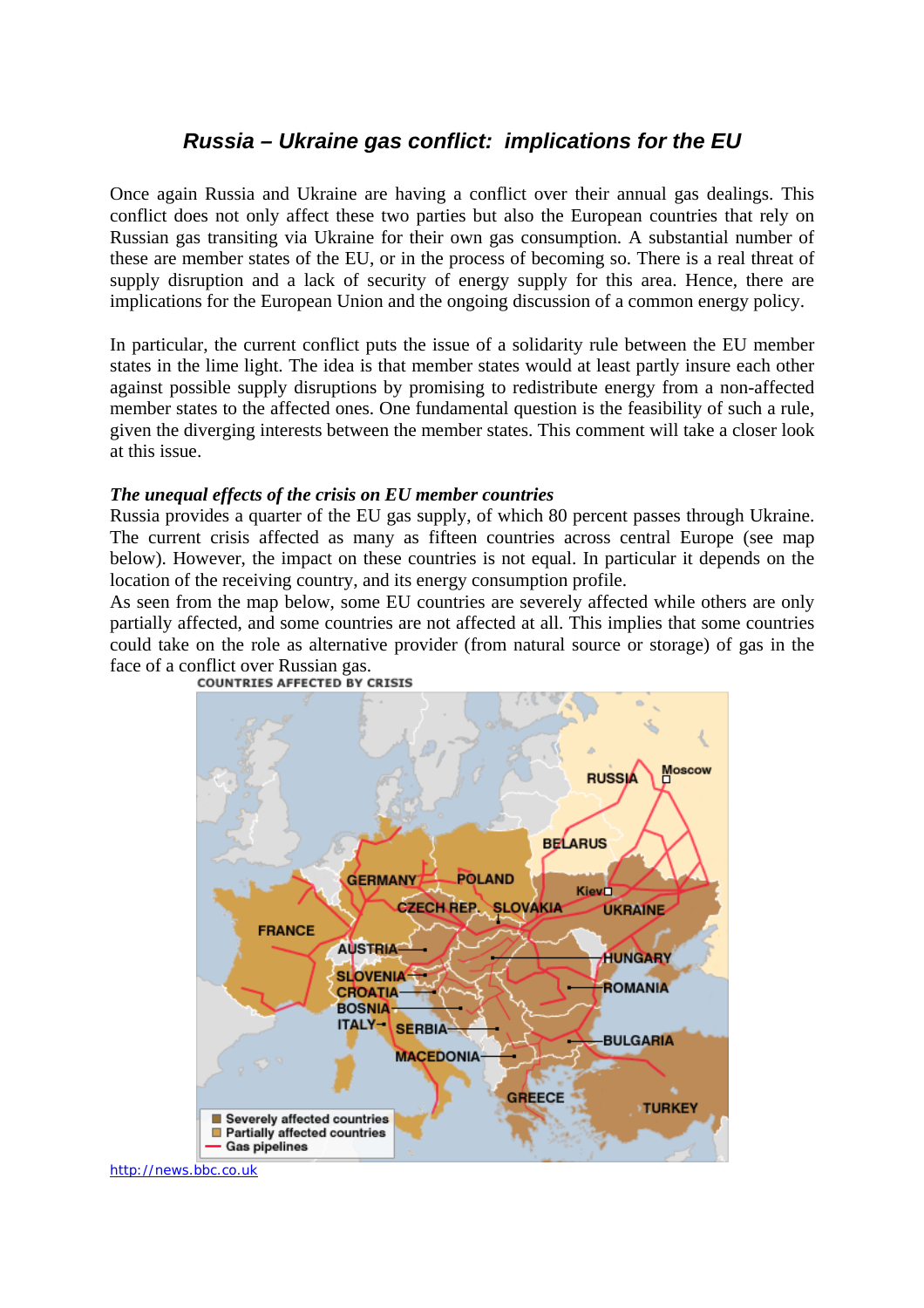The gas consumption profile can also explain how much each particular country is affected by the current gas crisis. The household sector is known as the least elastic sector in terms of gas consumption. This means that countries with a high degree of dependence on Russian gas in their *household sector* will be most severely affected. Even though the gas consumed by households does not represent much of the total gas consumption, its disruption has a great political impact and is well covered by the media (as it is the case in the today's crisis). Hence, it is not only the access to Russian gas that matters, but also the elasticity of domestic demand (for further reference see P. Noel (2008)'Beyond Dependence: How to Deal with Russian Gas', Report for the European Council of Foreign Relations).

## *Gas supply's risk exposure in the EU*

Access to gas supplier networks and domestic consumption profiles are only two basic dimensions that will influence a country's risk of (and sensitivity to) gas supply disruptions, and, hence, their motivation to adopt a solidarity rule. To go further Le Coq and Paltseva (2008) have constructed a general index for EU countries of their short term energy risk exposure. This index includes reliance on Russia as well other non-EU suppliers, such as Algeria. It combines measures of energy import diversification, political risk of the supplying country, risk associated with energy transit, and the economic impact of a supply disruption for gas. They find that the overall EU risk exposure differs across member states. Figure 1 shows the CERE index that is constructed from the point of view of the EU rather than particular member states. It measures the relative impact of each member states on the aggregate EU risk. Not surprisingly Germany and Italy are the largest contributors. Yet, smaller countries like Hungary and the Slovak Republic are also in the top risk group due to them relying almost entirely on non-EU suppliers (including Russia) for their gas imports. These results give an indication of member states varying motivation for adopting a solidarity rule as part of an EU common energy policy.



Source: Le Coq &Paltseva, 2008, Measuring the Security of External Supply in the European Union.